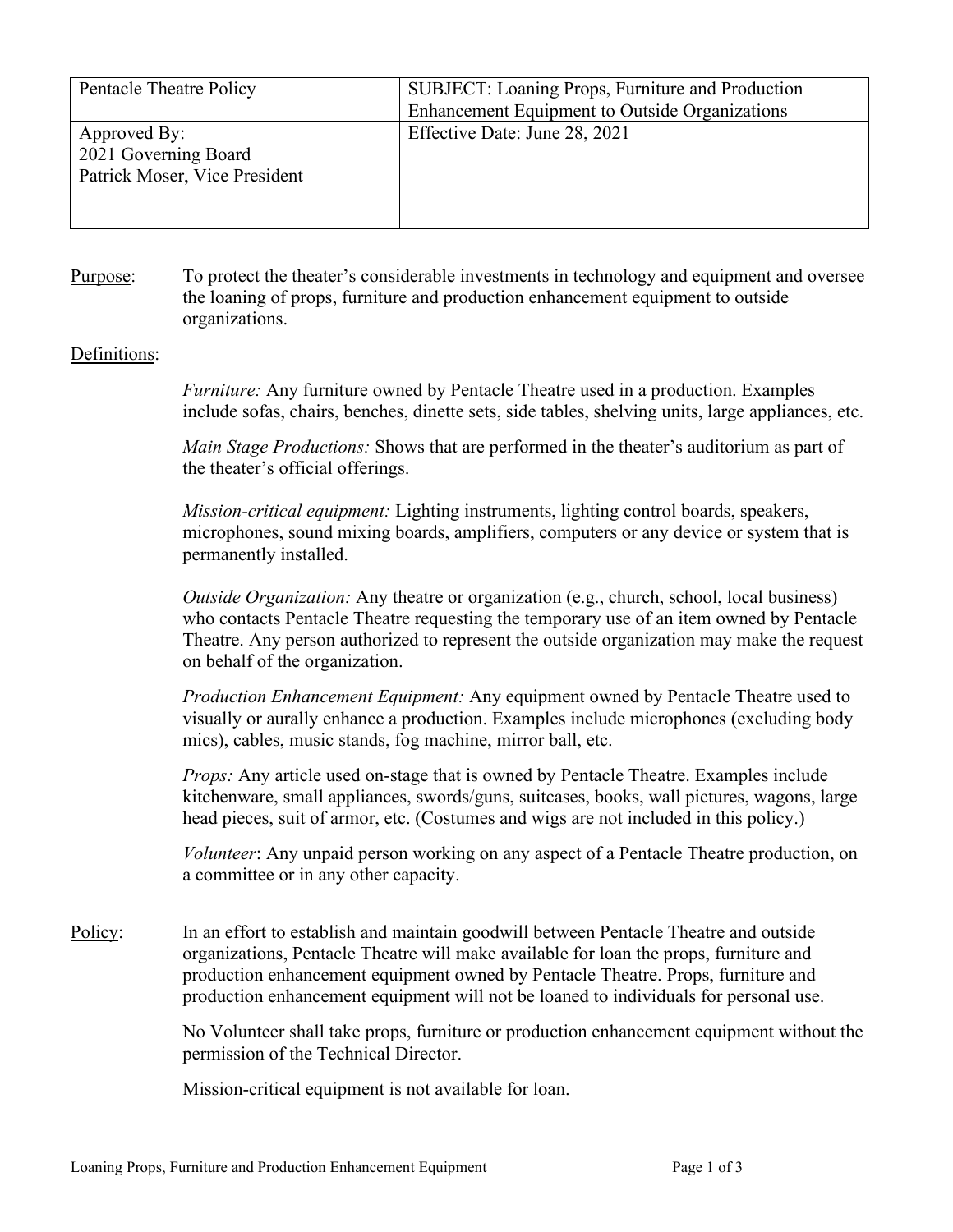Mission-critical equipment shall only be removed for the purposes of repair or to support official, sanctioned events of Pentacle Theatre when such use will not impact the normal operation of the theater or its scheduled Main Stage Productions.

If the Technical Director determines that an item is too valuable to loan, or that Pentacle Theatre has an immediate need for the item, the Technical Director has the authority to decline the request for the item. Note: Due to the frailty and replacement cost of body mics, they will not be made available for loan.

The borrower must provide a certificate of insurance for the replacement cost of the item or a deposit for the replacement cost to replace or repair the item in the event an item is lost or damaged. The Technical Director will determine the current replacement value for the item.

Procedure: Any person representing an outside organization may contact the Technical Director to request permission to borrow props, furniture or production enhancement equipment.

> The Technical Director, or their designee, will check out each item from the theater's inventory database noting the condition of the item, and whether the item can be altered. The documentation will include contact information of the borrower, the outside organization they represent, the date the item was borrowed and the anticipated return date. The rental agreement must be signed by the Technical Director, or their designee, and the borrower.

> The Technical Director will be responsible for ensuring the borrowed item is returned as agreed upon in the rental agreement, and for verifying the condition of the returned item. If an item is damaged, the Technical Director will work arrange for repairs and pursue compensation from the deposit or the borrowing organization's insurance.